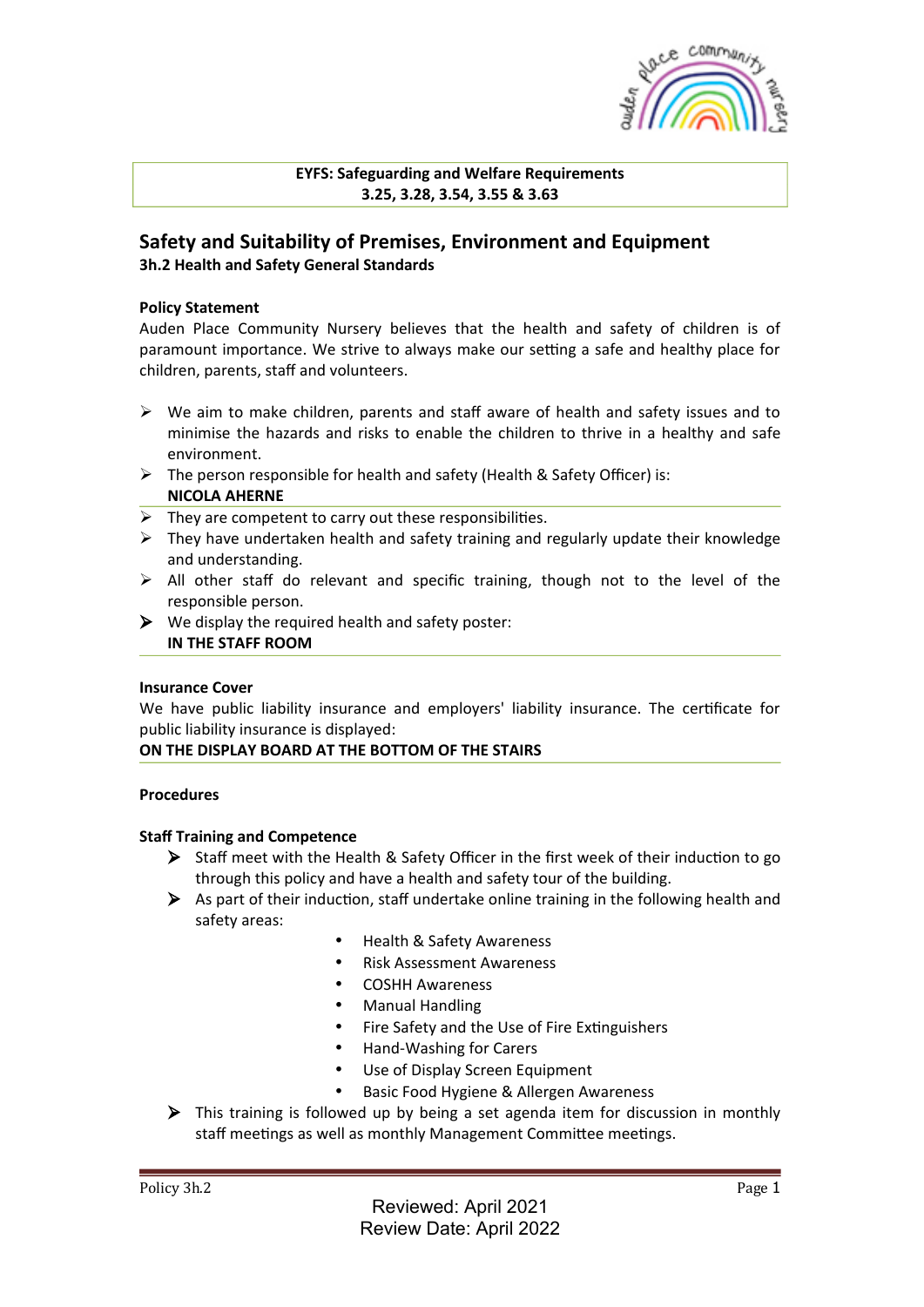

 $\triangleright$  One of our five annual Inset training days is also dedicated to healthy and safety, putting what we have learned online into practical training.

## **Raising Awareness**

- $\triangleright$  Records are kept of these induction training sessions and new staff and volunteers are asked to sign the records to confirm that they have taken part.
- $\triangleright$  Health and safety issues are explained to the parents of new children so that they understand the part played by these issues in the daily life of the setting.
- $\triangleright$  As necessary, health and safety training is included in the annual training plans of staff, and health and safety is discussed regularly at staff meetings.
- $\triangleright$  We operate a no-smoking policy.
- $\triangleright$  Children are made aware of health and safety issues through discussions, planned activities and routines.

#### **Risk Assessments**

Auden Place believes that the health and safety of children is of paramount importance. We make our setting a safe and healthy place for children, parents, staff and volunteers by assessing and minimising the hazards and risks to enable the children to thrive in a healthy and safe environment.

Please see Policy  $3h.1 - Risk Assessment$  for full details

#### **Windows**

- $\triangleright$  Low-level windows are made from materials that prevent accidental breakage or are made safe.
- $\triangleright$  Windows above the ground floor are secured so that children cannot climb through them.

#### **Doors**

 $\triangleright$  We have made-to-measure precautions to prevent children's fingers from being trapped in any doors.

#### **Floors**

 $\triangleright$  All floor surfaces are checked routinely throughout the day to ensure they are clean and even, and not wet or damaged.

#### **Electrical/Gas Equipment**

- $\triangleright$  All electrical/gas equipment conforms to safety requirements and is checked regularly.
- $\triangleright$  Our boiler/electrical switch gear/meter cupboard is not accessible to the children.
- $\triangleright$  Fires, heaters, electric sockets, wires and leads are properly guarded and the children are taught not to touch them.
- $\triangleright$  There are sufficient sockets to prevent overloading.
- $\triangleright$  The temperature of hot water is controlled to prevent scalds.
- $\triangleright$  Lighting and ventilation is adequate in all areas including storage areas.

#### **Storage**

- $\triangleright$  All resources and materials that children select are stored safely.
- $\triangleright$  All equipment and resources are stored or stacked safely to prevent them accidentally falling or collapsing.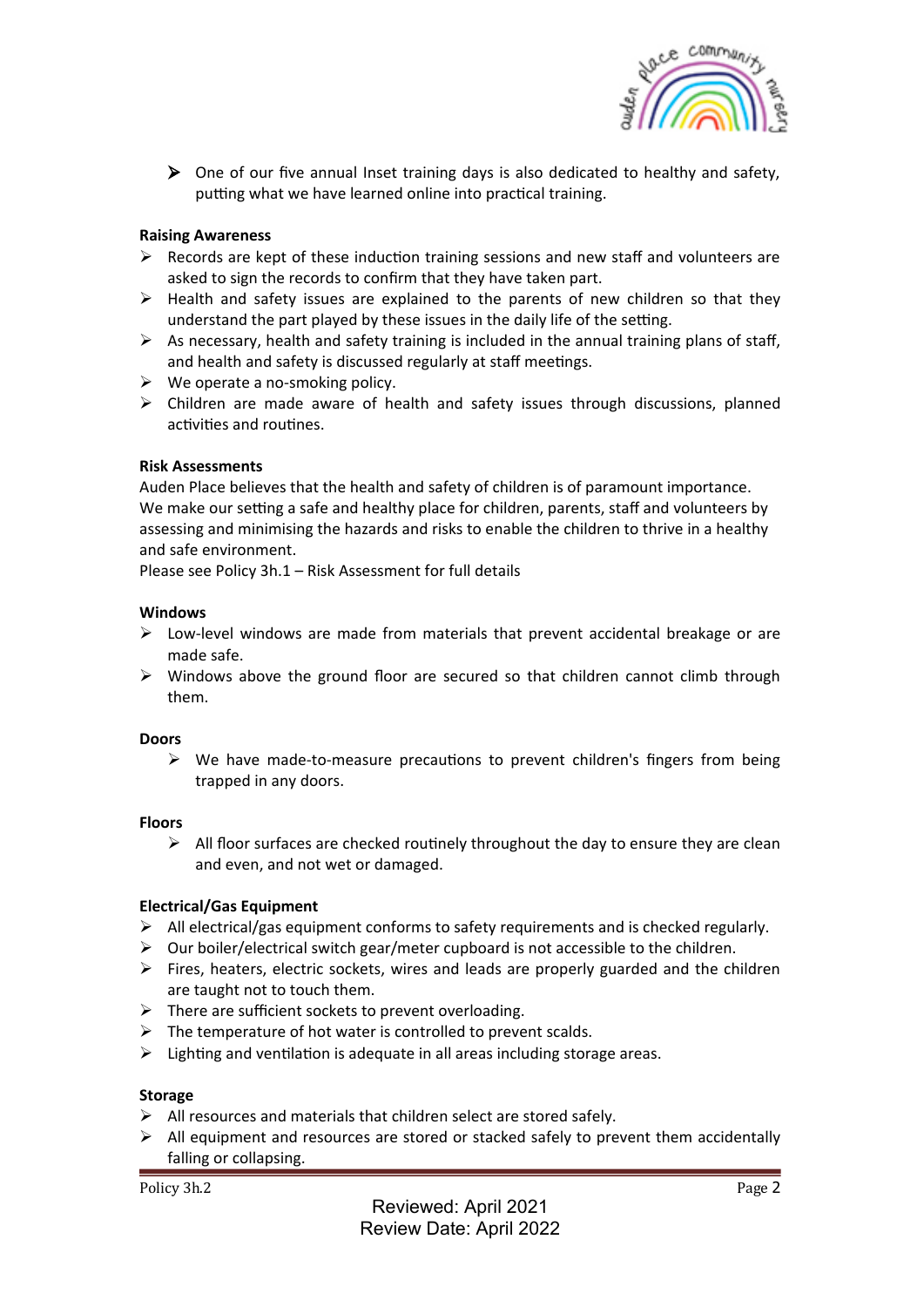

## **Outdoor Area**

- $\triangleright$  Our outdoor area is securely fenced.
- $\triangleright$  Our outdoor area is checked for safety and cleared of rubbish before it is used.
- $\triangleright$  Adults and children are alerted to the dangers of poisonous plants, herbicides and pesticides.
- $\triangleright$  All outdoor activities are supervised at all times.

## **Hygiene**

- $\triangleright$  We have increased our Hygiene levels due to Covid 19 Please see Covid policy
- $\triangleright$  Our daily routines encourage the children to learn about personal hygiene.
- $\triangleright$  We have a daily cleaning routine for the setting which includes play room(s), the kitchen, rest areas, toilets and nappy changing areas.
- $\triangleright$  We have a schedule for cleaning resources and equipment, dressing-up clothes and furnishings.
- $\triangleright$  We dispose of all first aid equipment once it has been used.
- $\triangleright$  The toilet area has a high standard of hygiene including hand-washing and hand-drying facilities and nappy disposal.
- $\triangleright$  We implement good hygiene practices by:
	- Cleaning tables between activities and leaving the anti-bacterial spray to work for up to 5 minutes.
	- Cleaning toilets regularly.
	- Cleaning beds between uses.
	- Wearing protective equipment  $-e.g.$  disposable gloves and aprons.
	- Providing sets of clean clothes.
	- Providing tissues and wipes.
	- Ensuring individual use of flannels and towels.
	- Monitoring all tissues/wipes/flannels/towels by colour coding them for specific reasons, and either washing or disposing of these resources.

# **COSHH (Control of Substances Hazardous to Health) Regulations**

Chemicals are widely used for a variety of processes in office work and cleaning, and some are extremely hazardous. To comply with these regulations a list will be kept by the Health & Safety Officer of all hazardous or potentially hazardous substances that are used in the setting. A copy of this list will be kept in the office.

In addition to chemicals, all bodily fluids are to be treated as substances hazardous to health and should be carefully dealt with using protective gloves and materials that can be safely disposed of (please see Policy 3.8 - PPE for further information).

The chemicals used by staff are limited in use to everyday substances such Fairy liquid, Dettol etc. The cleaners have their own locking cupboard that they store their chemicals in, but need to provide management with data sheets on all chemicals they store. Any person(s) using such chemicals must observe the following guidelines:

- $\triangleright$  All substances that are included on the COSHH list, including bleach and general household chemicals, are to be stored in a safe place, preferably under lock and key.
- $\triangleright$  All hazardous substances, e.g. bleach, solvents, glues containing solvents, are to be used with care.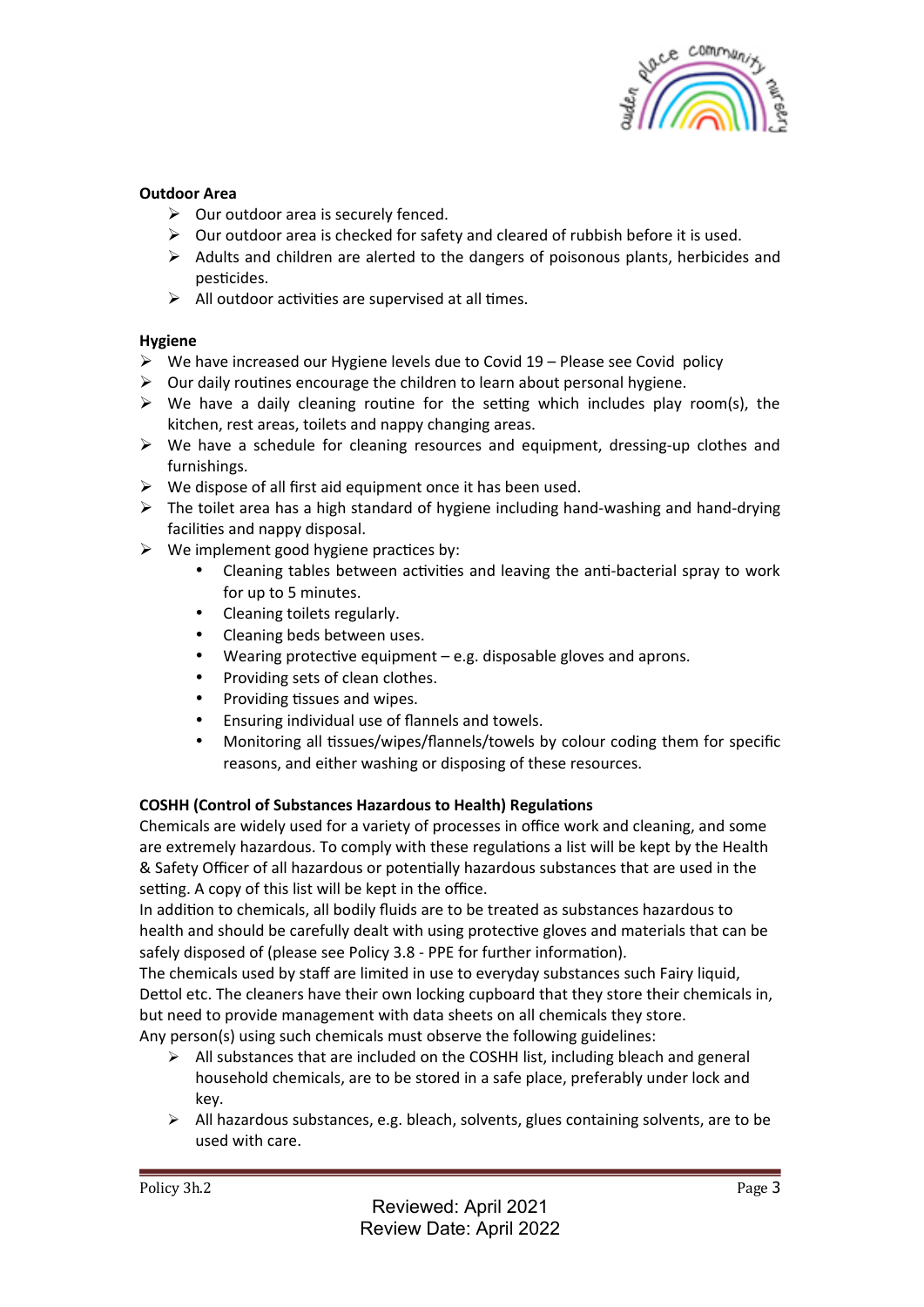

- $\triangleright$  Substances should always remain in their correct bottle with the label in good condition.
- $\triangleright$  Always read the label before use and follow the manufacturer's instructions.
- $\triangleright$  Avoid inhalation, ingestion and skin contact of all chemical substances.
- $\triangleright$  Always wear the appropriate protective clothing, e.g. gloves etc.
- $\triangleright$  Products must never be mixed as this could give rise to hazardous by-products e.g. bleach will give off chlorine gas if mixed with an acidic cleanser such as Harpic.
- $\triangleright$  Those using the substance must be familiar with the first aid procedures to be used in the event of an accident.

In the interests of health and safety, substances hazardous to health should only be used if there is no less harmful or harmless alternative.

# **First Aid**

- $\triangleright$  At Auden Place Community Nursery staff are able to take action and apply first aid treatment in the event of an accident involving a child or adult.
- $\triangleright$  We aim for all staff to have the 12-hour Ofsted-recognised paediatric first aid certificate to ensure that we are always over the welfare requirement of at least one member of staff on the premises at all times.
- $\triangleright$  Management have the First Aid at Work qualification.
- $\triangleright$  We follow the guidelines of Reporting Injuries, Diseases and Dangerous Occurrences (RIDDOR) for reporting accidents and incidents.
- $\triangleright$  Please see Policy 3f.3 Accidents and First Aid for full details.

## **Welfare Facilities**

Auden Place will provide adequate welfare facilities for people at work in accordance with the Workplace (Health, Safety and Welfare) Regulations 1992. These provisions will include:

- $\triangleright$  Adequate ventilation, either natural or mechanical.
- $\triangleright$  Adequate working temperatures, normally at least 16 degrees Celsius.
- $\triangleright$  Sufficient lighting to enable people to work and move about safely.
- $\triangleright$  Appropriate cleaning of the workplace, furniture, furnishings and finishes.
- $\triangleright$  Appropriate storage and removal of waste.
- $\triangleright$  Adequate room dimensions and space to allow people to move about with ease.
- $\triangleright$  Suitable and ergonomically efficient workstations and seating.
- $\triangleright$  Protection of transparent surfaces against breakage, and markings to make it apparent if there is danger of people coming into contact with it.
- $\triangleright$  Windows and skylights that can be cleaned safely and, where required, are easy to open.
- $\triangleright$  Doors and gates that are suitably constructed and fitted with safety devices if necessary.
- $\triangleright$  Suitable and sufficient sanitary conveniences and washing facilities.
- $\triangleright$  An adequate supply of drinking water.
- $\triangleright$  Adequate, suitable and secure space to store employees' own clothing and special clothing.
- $\triangleright$  Suitable, sufficient and readily available rest facilities.
- $\triangleright$  Maintenance of the above.

#### **Activities and Resources**

Policy 3h.2 Page 4